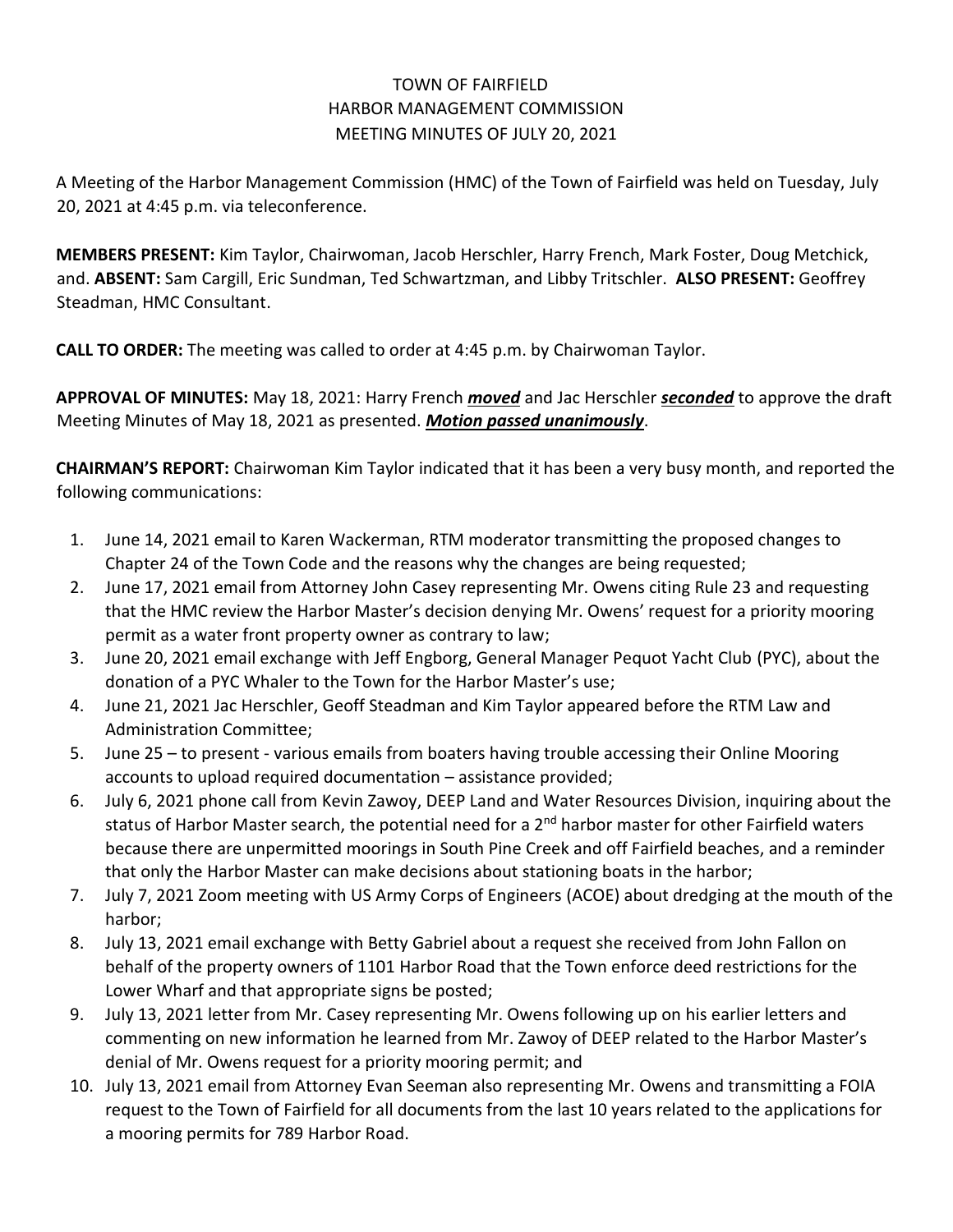Harbor Management Commission July 20, 2021 Page two

**MOORING CONTRACTOR REPORT:** Safety Drill, Mr. Engborg, Manager, PYC: Upon request by Chairwoman Taylor, Mr. Engborg provided the HMC with a detailed description of the safety communication drill that is conducted each year with the PYC, Police Department, Fire Department, and AMR employees. The drill is designed by Mr. Engborg. Materials were distributed prior to the active drill conducted on the water. The Police Department lends 10 numbered buoys which serve as "simulated persons" at various locations in the water, and various emergency scenarios are enacted. At the end of the drill the participants return to the PYC for a question/answer session and discussion. Mr. Engborg reported that a short video entitled "Southport CT Safety Drill 2021 and Pursuit of Safety Excellence" can be found at the PYC website. The HMC thanked Mr. Engborg for this important undertaking and informative report.

## **APPLICATIONS:** No new applications.

## **OLD BUSINESS**:

- 1. **LOWER WHARF PROJECT**: Mr. Steadman reported the following: The May 2021 RACE proposal is still pending approval. Mr. Steadman has been in communication with the Marina Manager and Town Engineering Manager Bill Hurley. New York State has implemented new requirements for toxicity testing of material to be dredged prior to approving the disposal of the same in Long Island Sound; the costs for this type of testing is between 30k and 50k. Mr. Steadman has contacted the DEEP to discuss this new requirement. It should be anticipated that the CT Port Authority will be issuing more funds for small harbor projects; replacement of the Perry Green bulkhead may be considered as a potential project. Mr. Steadman will review this with Engineering Manager Hurley.
- 2. **SAND MANAGEMENT PROJECT**: Mr. Steadman and Mr. Foster: Mr. Steadman reported on a positive meeting with the ACOE representatives in early July. A dredging plan is in place to restore the 100' wide harbor entrance channel. It is not anticipated that the plants of concern will be impacted. Mitigation will be required if there is any loss of nesting habitat for the piping plover. The plan requires approval by other agencies including the U.S. Fish and Wildlife Service. The ACOE will need access to the jetty & wall; the sand will be excavated from the shoal adjoining the jetty; material will be stockpiled then placed into the hopper dredge for disbursement. The ACOE will require an easement agreement with the Country Club of Fairfield for access to the jetty; a determination relative to ownership of the upland area to be dredged will be made by the ACOE. Chairwoman Taylor has communicated with the Country Club of Fairfield regarding this. Mr. Steadman reported that the CT Port Authority may be a source of funds for this project. Mr. Steadman also reported that he is preparing a slide presentation on the history of the Southport Harbor Federal Navigation Project for the ACOE which will also be shared with the HMC.
- 3. **MOORING COMMITTEE**: Mr. Herschler reported that the Mooring Committee met on July 12th . Chairwoman Taylor, Mr. French, Mr. Herschler and Mr. Steadman were present. Mooring management in the absence of a Harbor Master was discussed. Mr. Engborg will assist applicants with some outstanding documentation issues regarding mooring permit renewals.